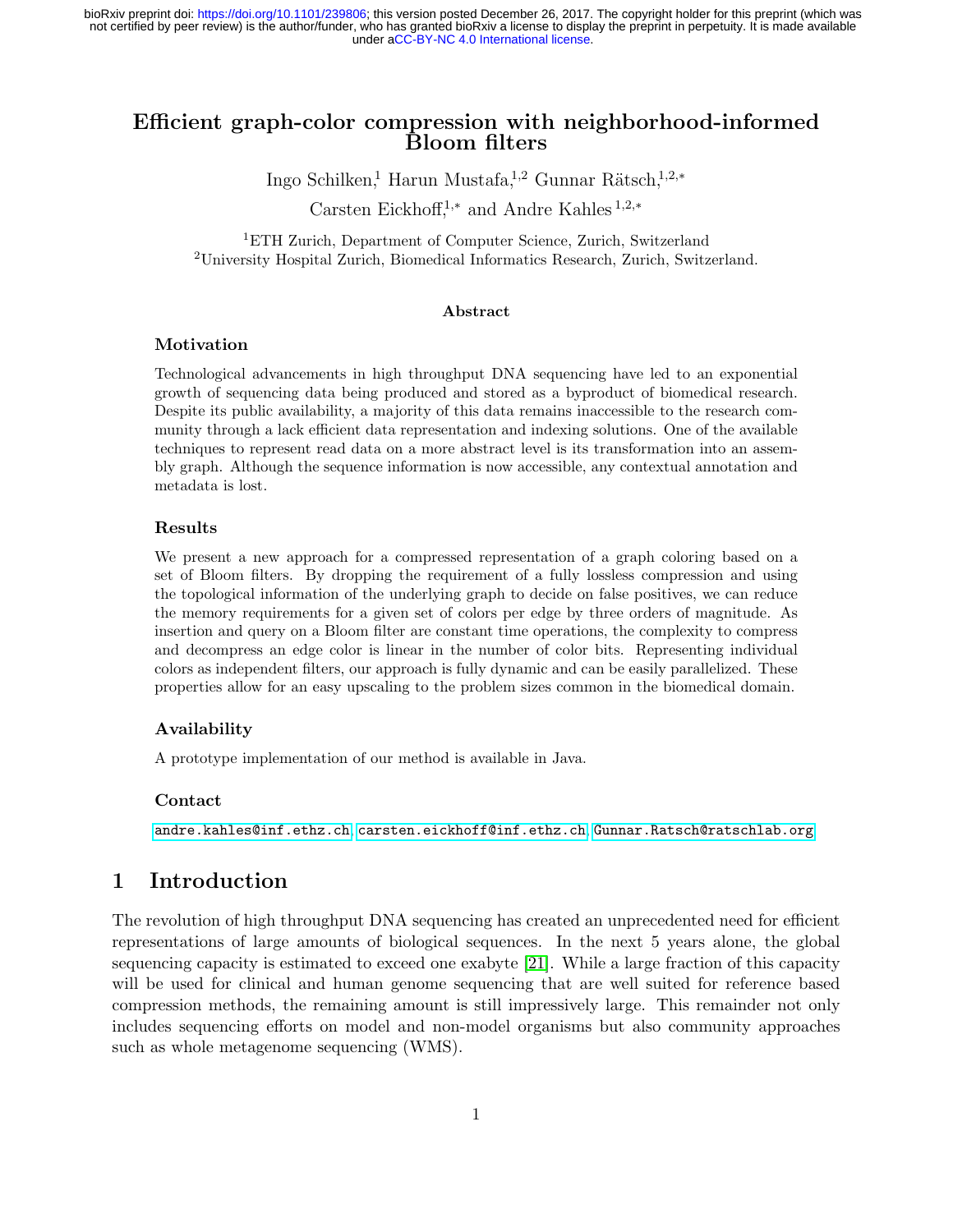The next logical steps of data integration for genome sequencing projects are assembly graphs that help to gather short sequence reads into genomic contigs and eventually draft genomes. While assembly of a single species genome is already a challenging task [\[6\]](#page-8-0), assembling a set of genomes from one or many WMS samples is even more difficult. Although preprocessing methods such as taxonomic binning [\[10\]](#page-9-0) help to reduce its complexity, the task remains a challenge. A commonly used strategy to generate sequence assemblies is based on de Bruijn graphs that collapse redundant sequence information into a node set of unique substrings of length  $k$  ( $k$ -mers) and transform the assembly problem into the problem of finding an Eulerian path in the graph [\[20\]](#page-9-1). Especially in a co-assembly setting, where a mixture of multiple source sequence sets is combined and information in addition to the sequences needs to be stored, colored de Bruijn graphs form a suitable data structure, as they allow to associate one or many colors with each node or edge [\[13\]](#page-9-2). A second use case is to use such graphs for the efficient representation and indexing of multiple genomes, a so called pan-genome store [\[18\]](#page-9-3).

Owing to the large size and excessive memory footprints of such graphs, recent work has suggested compressed representations for de Bruijn graphs based on approximate member query data structures [\[7,](#page-9-4) [3\]](#page-8-1) or generalizations of the Burrows-Wheeler transform to graphs [\[5\]](#page-8-2). The latter is often referred to as the BOSS representation, an acronym of the authors' initials. The recent work on compressed colored De Bruijn graphs has followed this trend. Currently, there exist two distinct paradigms. The first is to compress the complete colored graph in a single data structure and the second to handle two separate (compressed) representations of graph and coloring. In the first group fall approaches such as the Bloom Filter Trie [\[12\]](#page-9-5) for pan-genome representations or de-BGR [\[19\]](#page-9-6), an encoding for a weighted de Bruijn graph. The second group contains approaches such as VARI [\[16\]](#page-9-7), that uses succinct Raman-Raman-Rao or Elias-Fano compression on the annotation vector, and Rainbowfish [\[1\]](#page-8-3), that additionally takes into account the distribution of the annotations in the graph to achieve more efficient annotation compression rates. The recently introduced Metannot [\[17\]](#page-9-8) is a succinct data structure based on wavelet tries. It performs similar to the other approaches, but allows for efficient handling of dynamic settings where annotation or underlying graph structure are subject to change.

For many genomics applications, for instance, the encoding of a pan-genome index for read labeling, an exact reconstruction of the colors is not necessary and an approximate recovery with high accuracy would be sufficient. In our work, we present a probabilistic compression scheme for an arbitrarily sized set of colors given an arbitrary underlying graph. Based on Bloom filters [\[4\]](#page-8-4), a data structure for efficient approximate membership query with a one-sided error, we encode colors as bit vectors and store them as a set of filters. We further reduce the necessary storage requirements of the individual filters by maintaining weak requirements on their respective falsepositive rates, which is subsequently corrected for using neighborhood information in the graph.

# 2 Approach

We propose a color-compression that takes advantage of the underlying graph, but does not depend on a specific type of graph. For practical purposes we will demonstrate our method, however, under the assumption that the underlying graph is a de Bruijn graph and we operate in the setting of pan-genome or metagenome representation.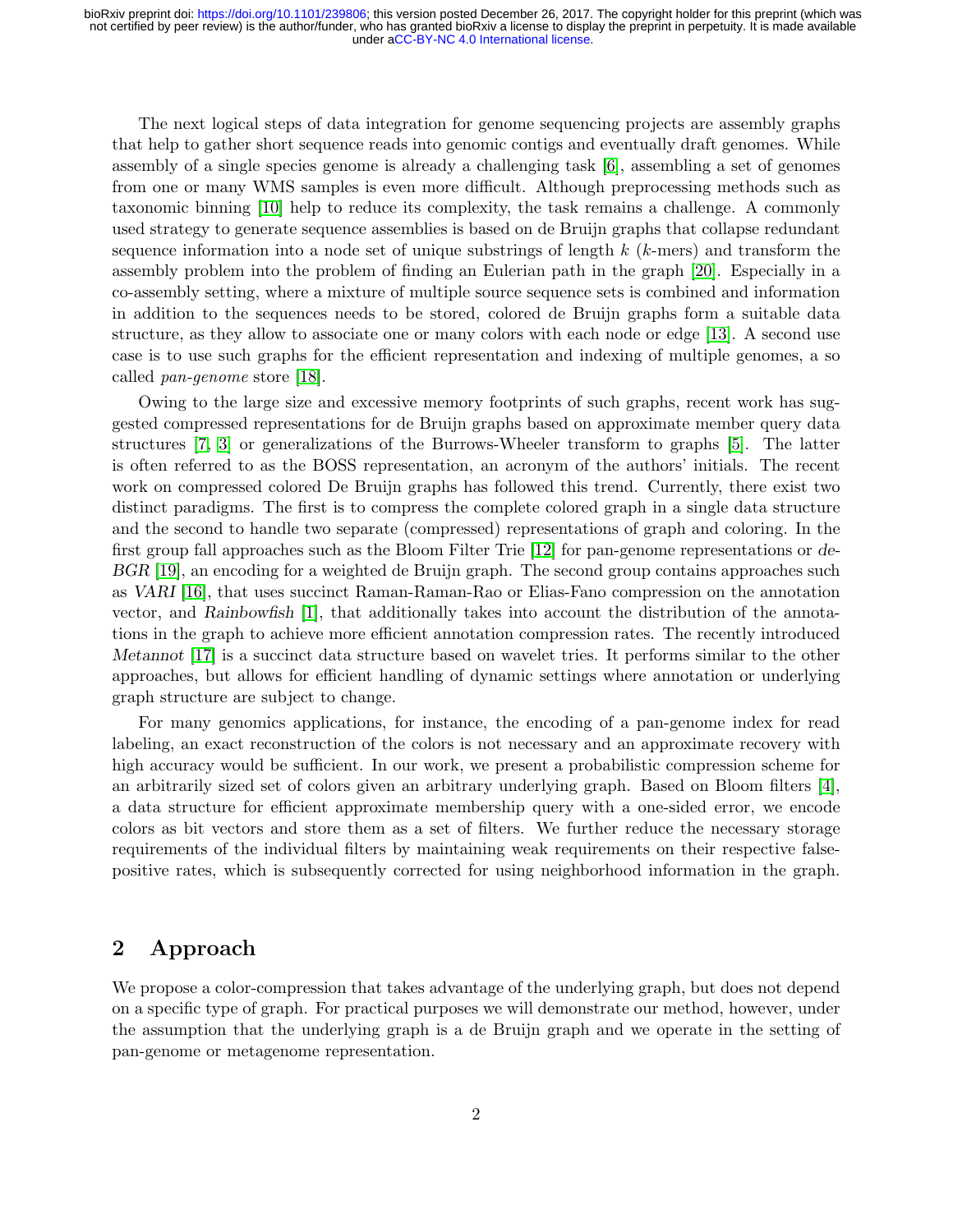We implement our reference metagenome as a *colored de Bruijn graph* (cDBG), which consists of a de Bruijn graph constructed from a collection of input sequences and an associated annotation. We represent this annotation as a bit matrix, associating each edge in the graph to a subset of predefined annotation classes.

To index the cDBG in a space-efficient manner, we employ the BOSS representation [\[5\]](#page-8-2) of the DBG encoded with rank- and select-supporting succinct vectors, while the columns of the annotation matrix are stored in independent Bloom filters. As an error correction step, we employ an additional Bloom filter to indicate nodes at which neighboring edges change their colors.

Finally, we test the utility and scalability of the structures with a series of data sets derived from viral, bacterial, and human genomes.

### 2.1 Preliminaries and notation

Let  $\Sigma$  be an alphabet of fixed size (in the case of genome graphs,  $\Sigma = \{\$, \$\$, A, C, G, T, N\}$ ). Given a string  $s \in \Sigma^*$ , we use  $s[i : j]$  to denote the substring of s from 1-based position i up to and including position  $j$ .

Given a collection of input strings  $S = \{s_1, \ldots, s_n\} \subset \Sigma^*$ , we define the *input sequence* S to be the concatenation of the  $s_i$  with the delimiter  $\$\cdots\$\$ . We also define

 $\sum_{k}$ 

$$
\tilde{s}_i = \underbrace{\$ \cdots \$}_{k} s_i \underbrace{\$ \cdots \$}_{k} \tag{1}
$$

Finally, given bit vectors  $a, b \in \{0, 1\}^m$ , we use the notation  $a \mid b$  and  $a \& b$  to denote the bitwise OR and AND operators, respectively.

### 2.2 de Bruijn graph representation

**Definition 2.1** A colored de Bruijn graph of order k (where  $k > 1$  is an integer) of the string S together with n associated color bits is an ordered tuple of the form

$$
cDBG = (V, E, A),\tag{2}
$$

where

$$
V = \{S[i : i + k - 1] : i \in \{1, ..., |S| - k + 1\}\},
$$
  
\n
$$
E = \{(v_i, v_j) \in V : v_i[2 : k] = v_j[1 : k - 1]\},
$$
  
\n
$$
A \in \{0, 1\}^{|E| \times n}.
$$

The edge set  $E$  may also be defined in terms of substrings of  $S$ ,

$$
E' = \{ S[i : i+k] : i \in \{1, \dots, |S|-k \}. \tag{3}
$$

It is clear that  $E \cong E'$  and we use the map

$$
\Psi : S[i:i+k] \mapsto (S[i:i+k-1], S[i+1:i+k]) \tag{4}
$$

to interconvert. The elements of V are also known as k-mers and the elements of  $E(k+1)$ -mers.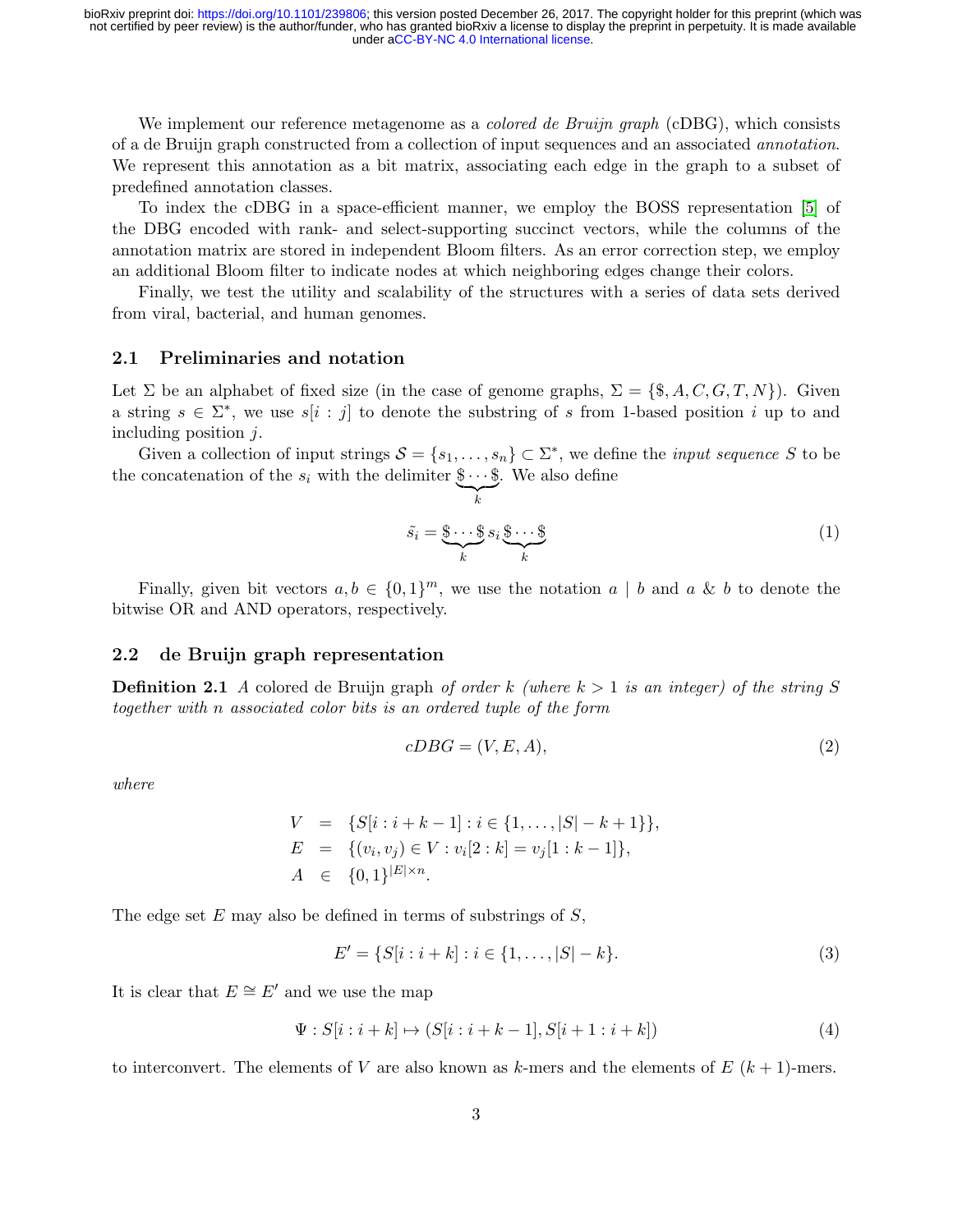Let  $\{e_1, \ldots, e_{|E|}\}$  denote the reverse-lexicographically sorted elements of E. We then define the annotation matrix A such that

$$
A_{ij} = 1 \Longleftrightarrow \exists \ell \in \{1, \dots, |\tilde{s}_j|\}, \tilde{s}_j[\ell : \ell + k] = e_i.
$$
\n
$$
(5)
$$

We represent the tuple  $(V, E)$  using the BWT-based BOSS representation [\[5\]](#page-8-2). Further details are provided in Supplemental Section [A.](#page-10-1)

#### 2.3 Bloom filter-based compression

Since the columns of the annotation matrix A encode set inclusion, we use a Bloom filter to probabilisticly store these vectors [\[4\]](#page-8-4).

**Definition 2.2** Let X be a finite space of objects. A Bloom filter is a tuple  $BF = (B, \mathcal{H})$ , where  $B \in \{0,1\}^m$  and  $\mathcal{H} = \{h_1, \ldots, h_d\}$  is a collection of hash functions mapping each input to an element of  $\{0,\ldots,m-1\}$ . Let  $B[i] \in \{0,1\}^m$  denote a bit vector in which only the i<sup>th</sup> bit is set to one. On this structure, the operation insert, the relation  $\in$ , and the operator  $\cup$  are supported,

insert
$$
(BF, x)
$$
 =  $(B[h_1(x)] \mid \cdots \mid B[h_d(x)], \mathcal{H}),$   
\n $x \in BF \Leftrightarrow \text{insert}(BF, x) = BF,$   
\n $(B_1, \mathcal{H}) \cup (B_2, \mathcal{H}) = (B_1 \mid B_2, \mathcal{H})$ 

Let X be a random variable defined on the universe X and let  $\tilde{X} = \{x_1, \ldots, x_s\}$  be a sample drawn from  $X$  which is inserted sequentially into a Bloom filter  $BF$ . Then the false positive probability (FPP) can be approximated [\[14\]](#page-9-9) as

$$
P\left(\mathcal{X} \in BF|\mathcal{X} \notin \tilde{X}\right) \approx \left(1 - e^{-\frac{ds}{m}}\right)^d.
$$
\n<sup>(6)</sup>

## 2.4 Neighborhood-informed compression

To reduce the FPP of the filters, we propose to exploit the fact that annotations of neighboring nodes in the graph tend to be the same. Based on the assumption that the annotation is constant over a segment of length  $\ell$ , we can compute the intersection of the annotations over all nodes of the segment and obtain an annotation with much lower FPP. Following the argument in [\[14\]](#page-9-9), the FPP for an annotation of a segment of length  $\ell$  can be approximated as  $\left(1 - e^{-\frac{ds}{m}}\right)^{d\ell}$ , since there

are effectively  $d\ell$  independent hash functions in use that each lead to a reduced FPP.

We need an additional data structure to store nodes at which the annotations of incoming and outgoing edges differ. For this we introduce an additional bit vector called the continuity vector that stores for each node whether the colors of the incoming edges match the outgoing ones.

**Definition 2.3** Given the reverse-lexicographical ordering of the nodes  $\{v_1, \ldots, v_{|V|}\}\$ , the continuity vector  $C \in \{0,1\}^{|V|}$  is defined such that

$$
C_i = 1 \iff \exists e_{in}, e_{out} \in E', \Psi(e_{in})_2 = v_i \land \Psi(e_{out})_1 = v_i \land A_{in} \neq A_{out}
$$
\n
$$
(7)
$$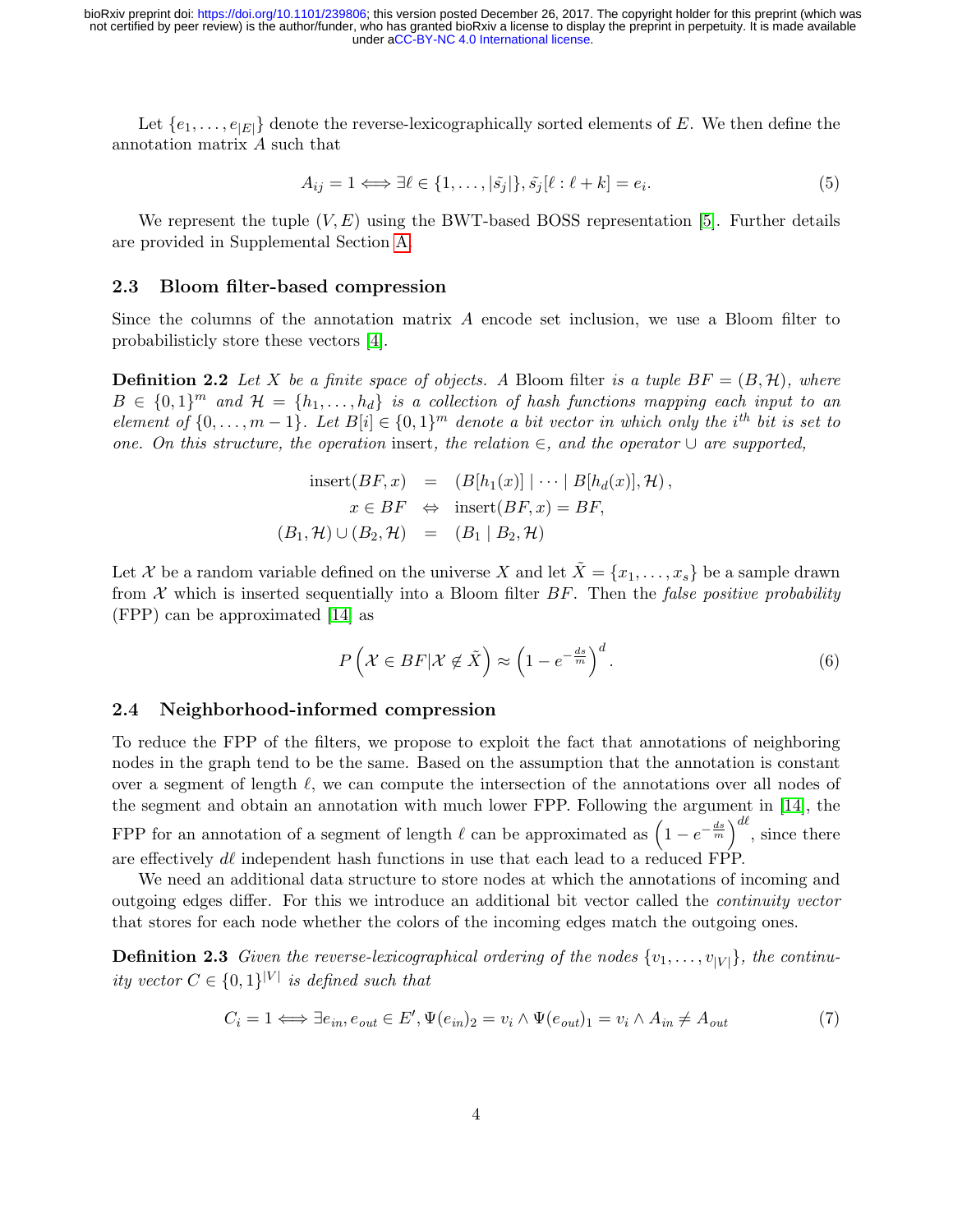Using this vector, given an edge  $e_i = (v_i, v'_i) \in E$ , its *continuity path*  $\mathcal{N}(i) \subseteq E$  is defined recursively as follows:

$$
(v_i, v'_i) \in \mathcal{N}(i) \iff C_i \lor C_{i'}
$$
\n
$$
(8)
$$

$$
(v_j, v_\ell) \in \mathcal{N}(i) \iff \exists (v'_j, v'_\ell) \in \mathcal{N}(i), (v_\ell = v'_j \land C_j) \lor (v_j = v'_\ell \land C_\ell)
$$
\n
$$
(9)
$$

We then encode C using a Bloom filter.

### 2.5 Decompression

We encode A as a collection of Bloom filters  $\mathcal{B} = \{BF_1, \ldots, BF_n\}$  defined on the input space E. The annotation of the edge  $e_i \in E$  is then queried as follows:

$$
\text{query}(e_i) = (1_{e_i \in BF_1}, \dots, 1_{e_i \in BF_n}) \tag{10}
$$

We can then use this to define the annotation function as

$$
annotation(e_i) = query(e_i) & query(e'_1) & \cdots & query(e'_\ell) \qquad e'_j \in \mathcal{N}(i) \tag{11}
$$

## 2.6 Dynamic properties

A desirable property for genomics applications is the dynamic representation of a given data structure. That is, to add or remove new color classes or to adapt the coloring to changes in the underlying graph structure. Coming back to the conceptual representation of the coloring as a bit matrix, we would like to allow for dynamic behavior for both changes in the edges (rows) and color classes (columns).

With the proposed method it is possible to efficiently extend the graph with additional nodes. New edges are added to the color bit Bloom filters and new discontinuity nodes are immediately added to the continuation Bloom filter. Using this strategy, it is important that the final size of the number of edges with a specific color is estimated correctly, as this determines the optimal size of the filter chosen.

In addition to the dynamic behavior on edges, our approach also supports dynamic coloring. When the colored de Bruijn graph is extended with additional color labels, each color bit simply gets a new Bloom filter. This will have no effects on the accuracy of the remaining colors. Vice versa, removing a color bit is as simple as ignoring or discarding the corresponding Bloom filter. A second advantage of this strategy is, that each color bit can be compressed with an independent compression rate. Hence, we can easily prioritize certain annotations on the De Bruijn graph by increasing their corresponding Bloom filter size and therefore their decompression accuracy.

### 2.7 Data

We used several different data sets to evaluate the behavior of our Bloom filter color compression. These four data sets originate from viruses (Virus1000), bacteria (BacteriaSelect and BacteriaAll) and humans  $chr22+gnomAD)$  and were chosen to test the method on different coloring distributions, coloring sizes and coloring densities. We constructed de Bruijn graphs of order  $k = 63$  for each data set.

The virus and bacteria data sets were both generated from publicly available GenBank [\[8\]](#page-9-10) complete genome data. The Virus1000 data set consists of 1000 randomly selected complete virus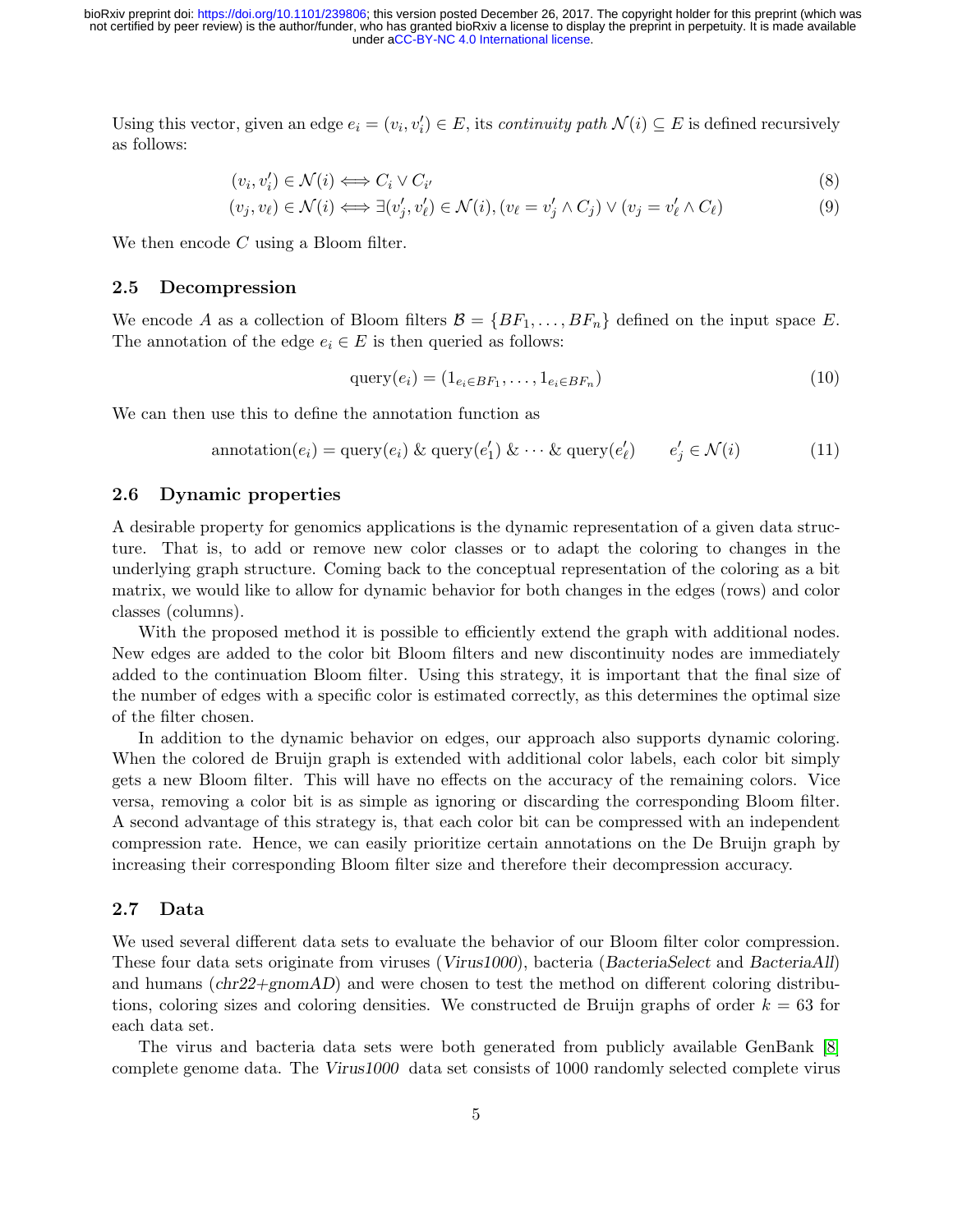genomes, whose resulting graph consists of several disjoint, linear paths. The BacteriaSelect and BacteriaAll data sets consist of 45 and 136 different bacterial strains from the genus Lactobacillus, respectively, which leads to a linear topology in the graphs with many shorter paths disconnecting and reconnecting from a main backbone path. For the human  $chr22+gnomAD$  dataset, chromosome 22 from the  $hq19$  assembly of the human reference genome was used as the main reference backbone, together with exome variants from the gnomAD dataset [\[9\]](#page-9-11). This results in a graph that has a similar structure as the Virus1000 graph, scaling the number of nodes three-fold and reducing the total number of colors.

A summary of the data sets is shown in Table [1.](#page-5-0) The data sets have been used in previous work [\[17\]](#page-9-8) and further information about the data sets and the list of all virus and bacteria strains that were used can be found in their appendices.

## 2.8 Parameters

For each data set, the size of each color Bloom filter is computed as a constant factor  $\varepsilon$  (shared between all filters) of the number of edges in the graph annotated with that color. Appropriate values of  $\varepsilon$ , which resulted in color Bloom filter collections with average accuracies of 95% and 99%, were determined through binary search.

# 3 Evaluation and Applications

This section empirically evaluates the performance of the proposed color compression scheme. Our experiments are based on a range of datasets originating from viruses (Virus1000), bacteria (BacteriaSelect and BacteriaAll) and humans ( $chr22+gnomAD$ ) compiled by Mustafa et al. [\[17\]](#page-9-8). Table [1](#page-5-0) gives a comprehensive overview of these collections in terms of number of nodes, edges, color bits and unique colors.

<span id="page-5-0"></span>Table 1: Virus, bacteria and human datasets used for evaluation.  $b =$  color bits per edge,  $U =$ unique edge colors (bit combinations). Virus1000 is composed of 1000 viral strains. BacteriaSelect and BacteriaAll consist of 45 and 136 bacterial strains, respectively. chr22+gnomAD uses chromosome 22 from the hg19 assembly of the human reference genome as the main reference backbone, together with the gnomAD dataset [\[9\]](#page-9-11).

|                  | nodes      | edges      |      |       |
|------------------|------------|------------|------|-------|
| Virus1000        | 15,342,369 | 15,360,442 | 1000 | 10585 |
| BacteriaSelect   | 18,669,398 | 18,713,013 | 45   | 546   |
| BacteriaAll      | 71,164,435 | 71,358,127 | 136  | 5190  |
| $chr22 + gnomAD$ | 54,386,415 | 54,723,569 | 10   | 595   |

We evaluate space efficiency of the color compression scheme in terms of bits per edge across the entire de Bruijn graph. As discussed earlier, the method is parameterized by its desired accuracy. Table [2](#page-6-0) shows results across all datasets for accuracy settings of 95% and 99%. Note that decompression is slightly decreased for higher accuracy, as more context is needed. Here we count the annotation as being correct, if all annotation bits (i.e., the color) are correct. The annotation accuracy per annotation is much higher.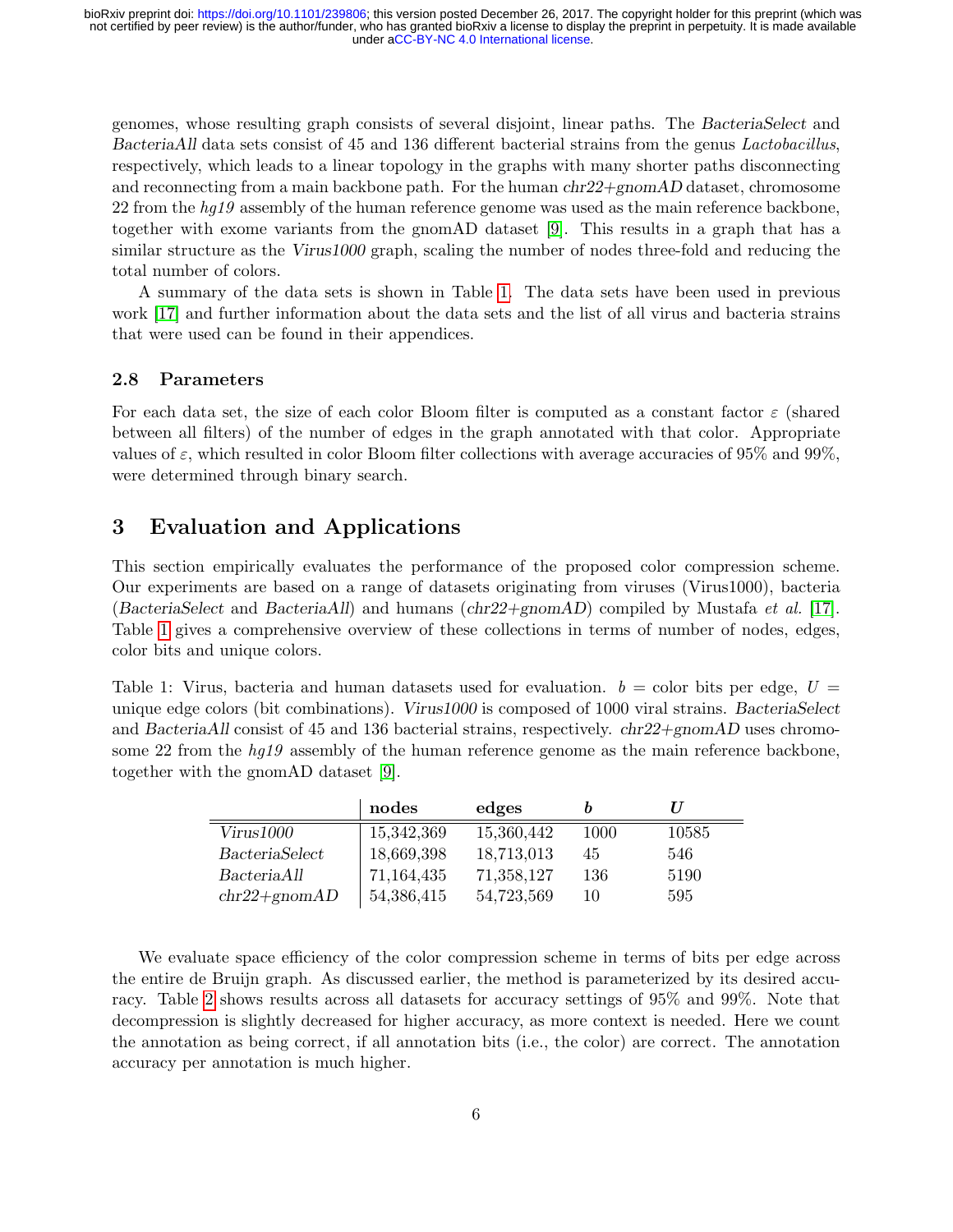<span id="page-6-0"></span>Table 2: Compression efficiency at color accuracy settings of 95% and 99.0%, respectively. The average individual Bloom filter false positive probability (FPP) is the ratio of set bits in the Bloom filter raised to the power of the number of hash functions (standard deviation smaller than 1% for all data sets). The average context length (including standard deviation) is the average number of queries to a color bit Bloom filter before a specific false positive bit is detected and removed from the color of a path.

|                  | $95\%$ accuracy |         |               |          |              |  |
|------------------|-----------------|---------|---------------|----------|--------------|--|
|                  | bits/edge       | comp(s) | decomp<br>(s) | avg. FPP | avg. context |  |
| Virus1000        | 0.65            | 11      | 149           | 0.84     | $44 \pm 7$   |  |
| BacteriaSelect   | 1.09            | 16      | 50            | 0.88     | $33 \pm 9$   |  |
| BacteriaAll      | 1.16            | 77      | 280           | 0.82     | $28 \pm 6$   |  |
| $chr22 + gnomAD$ | 0.62            | 30      | 106           | 0.89     | $26 \pm 11$  |  |
|                  | 99% accuracy    |         |               |          |              |  |
| Virus1000        | 1.25            | 9       | 66            | 0.61     | $14 \pm 2$   |  |
| BacteriaSelect   | 1.78            | 10      | 31            | 0.71     | $12 \pm 3$   |  |
| BacteriaAll      | 1.98            | 61      | 165           | 0.63     | $11 \pm 2$   |  |
| $chr22 + gnomAD$ | 2.49            | 24      | 68            | 0.39     | $3.5 \pm 1$  |  |

We can observe that even at high accuracy thresholds, compression to 1-3 bits per edge can be achieved. To measure the computational complexity of the proposed method, we report the singlethread compression and decompression times for the entire graph on a system with 36 cores of Intel(R) Xeon(R) CPU E5-2697 v4 (2.30GHz) that is part of ETH's shared high-performance compute systems. While decompression is generally the more costly of the two steps, both operations attain a throughput of several 100k edges per second, even on a single thread.

To further investigate the connection between target accuracy and compression ratio, Figure [1a](#page-7-0) plots accuracy as a function of the number of bits per edge invested into color Bloom filters. All datasets show a similar, steeply rising, behavior as we increase the relative filter sizes. This trend reaches its asymptote between 1 and 3 bits per edge at accuracy levels approaching 1.0. Similarly, Figure [1b](#page-7-0) focuses on the Virus1000 collection and linearly increases the number of coloring bits per edge. For this data, we computed a chain of virus genome collections named Virus50 to Virus950 in steps of 50. Virus50 consists of 50 randomly selected genomes from Virus1000, while subsequent collections are generated by randomly sampling additional sets of 50 genomes without replacement (i.e. Virus100 is defined is a subsample of 100 genomes which contains Virus50). To report average compression ratios, 10 random draws of Virus1000 were generated with different random seeds and used to compute the derived virus genome collections.

Finally, we close with a side-by-side comparison of the various de Bruijn graph color compression schemes presented in Section [1.](#page-0-0) In addition to these domain-specific methods, we include two popular general-purpose static compression methods, gzip and bzip2. Table [3](#page-7-1) lists the number of bits per edge required to compress our four experimental collections. At an accuracy of 95% our method is considerably more space efficient, achieving compression ratios orders of magnitude greater than the competing methods. At 99% accuracy our approach performs comparably to Rainbowfish on the human genome collection while on all other collections we see a continued significant performance advantage of our method.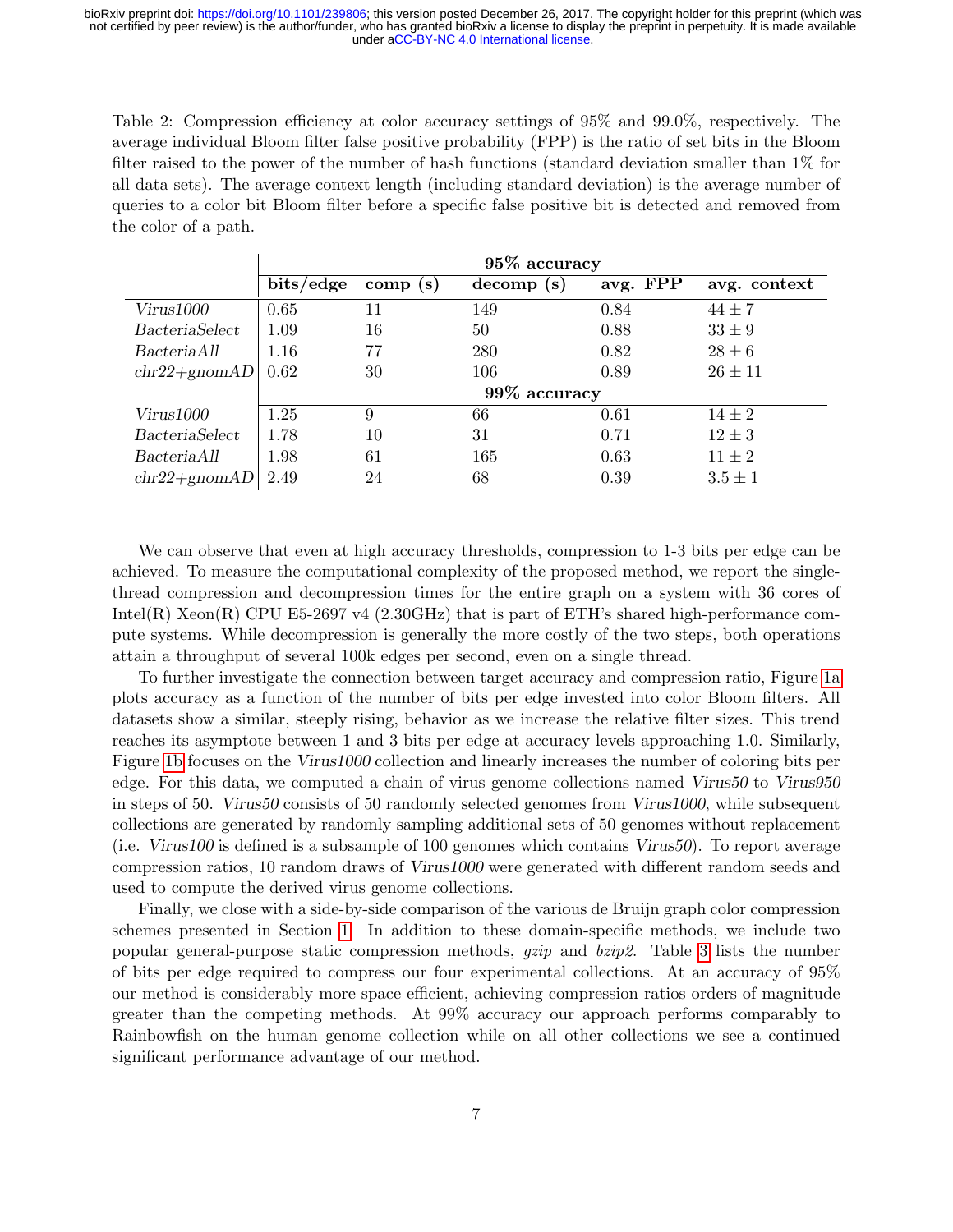<span id="page-7-0"></span>

(a) Accuracy as a function of Bloom filter size in terms (b) Compression ratio at 99% accuracy as a function of bits per edge across all datasets. of color bits per edge in Virus1000.

Figure 1: Compression accuracy vs. space efficiency.

<span id="page-7-1"></span>Table 3: Baseline compression comparison. Compression rates are measured in average number of bits per edge.

|                       | 95%  | $99.0\%$ |        | VARI RBFISH WTr |        | gzip   | bzi <sub>D</sub> 2 |
|-----------------------|------|----------|--------|-----------------|--------|--------|--------------------|
| Virus1000             | 0.65 | $1.25\,$ | N/A    | 36.011          | 22.756 | 38.239 | 12.606             |
| <i>BacteriaSelect</i> | 1.09 | 1.78     | 33.761 | 4.851           | 5.876  | 8.805  | 5.311              |
| BacteriaAll           | 1.16 | 1.98     | 3.39   | 21.96           | 14.06  | 22.38  | 8.99               |
| $chr22+gnomAD$ 0.62   |      | 2.49     | 18.498 | 2.464           | 3.159  | 5.860  | 2.990              |

# 4 Conclusion

We have presented a probabilistic, compressed representation of a color encoding for arbitrary graphs, demonstrated on colored de Bruijn graphs. Our method uses approximate set representations for storing an arbitrary amount of annotations on the graph and leverages the graph topology and takes advantage of continuous colorings of neighboring nodes to improve the achieved compression ratios. Our representation can be efficiently decompressed and queried to retrieve the color of arbitrary paths in the graph. Although it is helpful to know the frequency of individual colors upfront to optimally choose the size of the individual Bloom filters used, this factor can be easily estimated from the size of the input data, allowing to directly build the full coloring.

We have shown the utility of our approach on different biological datasets, including data from virus, bacteria and human genomes, representing different classes of graph topologies and colorings. On all datasets we achieve comparable or strongly increased compression performance at very high level of decompression accuracy. Notably, our approach is fully dynamic and allows for an easy extension with additional labels / colors or for changes in the underlying graph structures, enabling the augmentation of large colored graphs with new annotations — a scenario commonly occurring in the genomics setting.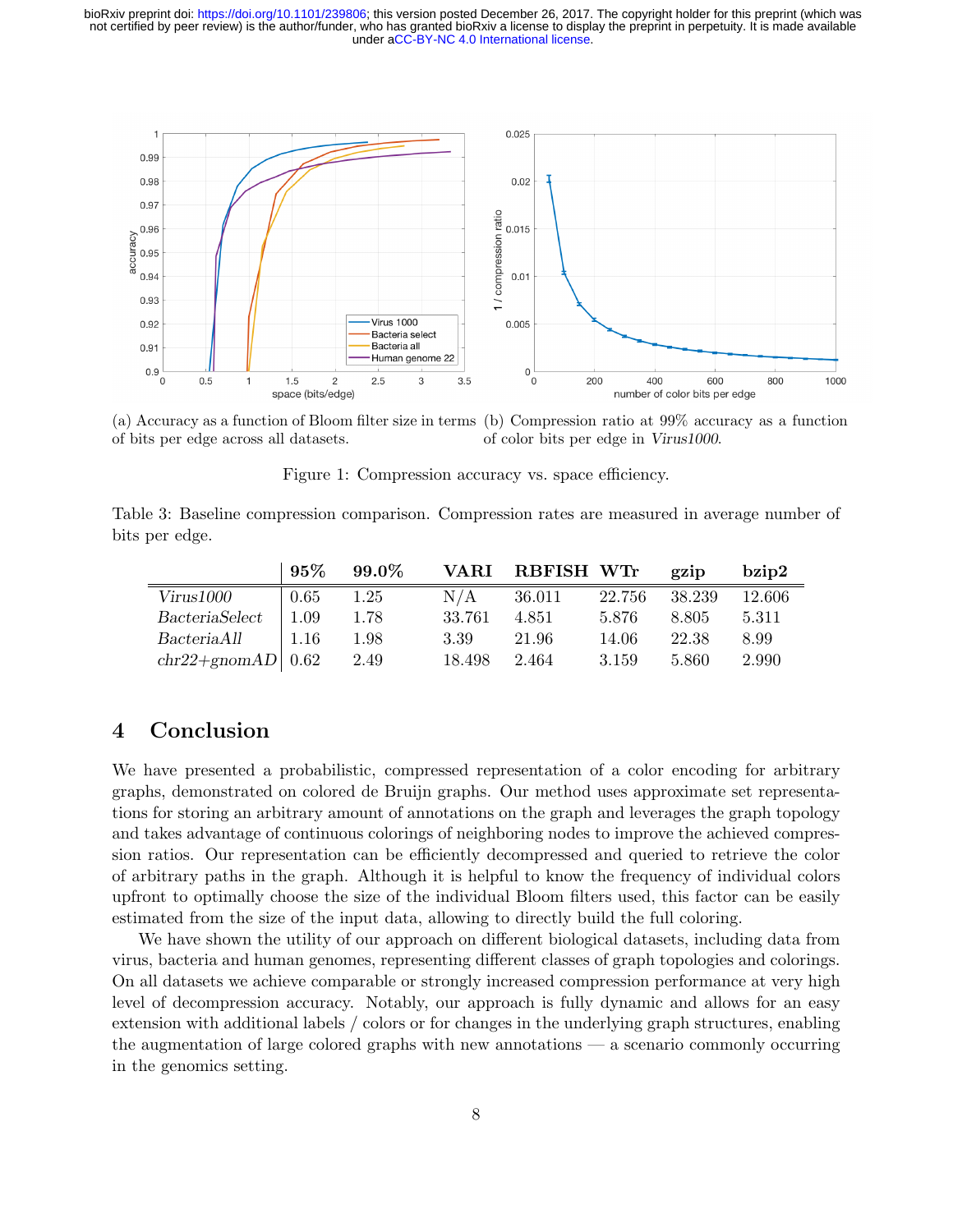In future work we will adapt our method to better scale with dynamic changes. If a dataset grows rapidly in the number of edges, the decoding accuracy will eventually drop, eventually requiring a re-initialization of a larger Bloom filter. Currently this means to reload all elements into a larger filter. Further, despite being dynamic, our current representation does not allow for the removal of colors or edges from the graph. To support this we could replace the Bloom filters with other probabilistic set representations that allow for item removal [\[2,](#page-8-5) [11\]](#page-9-12). To further increase performance of the neighborhood-informed color compression, a separate continuity vector can be stored for each color Bloom filter (producing a *continuity matrix*) to further reduce the FPP. Given their greater sparsity compared to maintaing a single continuity vector, wavelet tries [\[17\]](#page-9-8) may be an option for a dynamic structure to compress them losslessly. Lastly, an additional space improvement could be achieved with more space efficient probabilistic set representations such as compressed Bloom filters [\[15\]](#page-9-13).

## Acknowledgments

The authors would like to thank all members of the Biomedical Informatics group at ETH Zurich for valuable discussions, questions and feedback. Carsten Eickhoff is funded by the Swiss National Science Foundation Ambizione Program under grant agreement no. 174025. Harun Mustafa is funded by the Swiss National Science Foundation grant  $\#407540_167331$  "Scalable Genome Graph Data Structures for Metagenomics and Genome Annotation" as part of Swiss National Research Programme (NRP) 75 "Big Data". The authors declare no conflicts of interest.

# References

- <span id="page-8-3"></span>[1] Fatemeh Almodaresi, Prashant Pandey, and Rob Patro. Rainbowfish: A succinct colored de bruijn graph representation. bioRxiv, 01 2017.
- <span id="page-8-5"></span>[2] Michael A Bender, Martin Farach-Colton, Rob Johnson, Russell Kraner, Bradley C Kuszmaul, Dzejla Medjedovic, Pablo Montes, Pradeep Shetty, Richard P Spillane, and Erez Zadok. Don't thrash: how to cache your hash on flash. *Proceedings of the VLDB Endowment*, 5(11):1627– 1637, 2012.
- <span id="page-8-1"></span>[3] Gaëtan Benoit, Claire Lemaitre, Dominique Lavenier, Erwan Drezen, Thibault Dayris, Raluca Uricaru, and Guillaume Rizk. Reference-free compression of high throughput sequencing data with a probabilistic de bruijn graph. *BMC bioinformatics*, 16(1):288, 2015.
- <span id="page-8-4"></span>[4] Burton H. Bloom. Space/time trade-offs in hash coding with allowable errors. Commun. ACM, 13(7):422–426, July 1970.
- <span id="page-8-2"></span>[5] Alexander Bowe, Taku Onodera, Kunihiko Sadakane, and Tetsuo Shibuya. Succinct de Bruijn Graphs, pages 225–235. Springer Berlin Heidelberg, Berlin, Heidelberg, 2012.
- <span id="page-8-0"></span>[6] Keith R Bradnam, Joseph N Fass, Anton Alexandrov, Paul Baranay, Michael Bechner, Inanç Birol, Sébastien Boisvert, Jarrod A Chapman, Guillaume Chapuis, Rayan Chikhi, et al. Assemblathon 2: evaluating de novo methods of genome assembly in three vertebrate species. GigaScience, 2(1):10, 2013.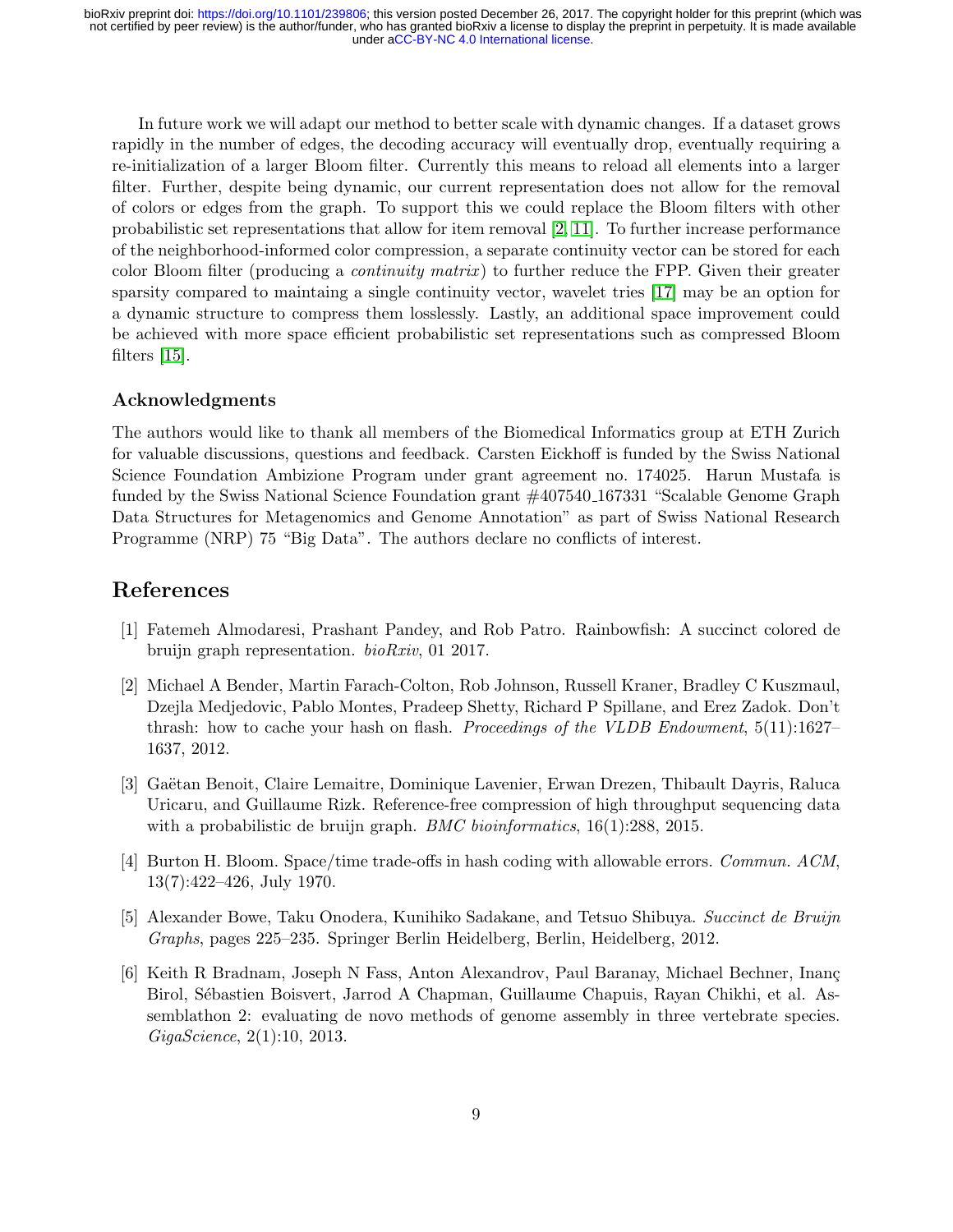- <span id="page-9-4"></span>[7] Rayan Chikhi and Guillaume Rizk. Space-efficient and exact de bruijn graph representation based on a bloom filter. Algorithms for Molecular Biology : AMB, 8:22–22, 2013.
- <span id="page-9-10"></span>[8] Karen Clark, Ilene Karsch-Mizrachi, David J Lipman, James Ostell, and Eric W Sayers. Genbank. Nucleic Acids Research, 44(Database issue):D67–D72, 01 2016.
- <span id="page-9-11"></span>[9] Exome Aggregation Consortium, Monkol Lek, Konrad J Karczewski, and Eric V Minikel. Analysis of protein-coding genetic variation in 60,706 humans. Nature, 536(7616):285–291, 08 2016.
- <span id="page-9-0"></span>[10] Johannes Dröge and Alice C McHardy. Taxonomic binning of metagenome samples generated by next-generation sequencing technologies. Briefings in bioinformatics, 13(6):646–655, 2012.
- <span id="page-9-12"></span>[11] Bin Fan, Dave G Andersen, Michael Kaminsky, and Michael D Mitzenmacher. Cuckoo filter: Practically better than bloom. In Proceedings of the 10th ACM International on Conference on emerging Networking Experiments and Technologies, pages 75–88. ACM, 2014.
- <span id="page-9-5"></span>[12] Guillaume Holley, Roland Wittler, and Jens Stoye. Bloom filter trie: an alignment-free and reference-free data structure for pan-genome storage. Algorithms for Molecular Biology : AMB, 11:3, 2016.
- <span id="page-9-2"></span>[13] Zamin Iqbal, Mario Caccamo, Isaac Turner, Paul Flicek, and Gil McVean. De novo assembly and genotyping of variants using colored de bruijn graphs. Nature genetics,  $44(2):226-232$ , 2012.
- <span id="page-9-9"></span>[14] Adam Kirsch and Michael Mitzenmacher. Less hashing, same performance: building a better bloom filter. In ESA, volume 6, pages 456–467. Springer, 2006.
- <span id="page-9-13"></span>[15] Michael Mitzenmacher. Compressed bloom filters. In Proceedings of the Twentieth Annual ACM Symposium on Principles of Distributed Computing, PODC '01, pages 144–150, New York, NY, USA, 2001. ACM.
- <span id="page-9-7"></span>[16] Martin D. Muggli, Alexander Bowe, Noelle R. Noyes, Paul S. Morley, Keith E. Belk, Robert Raymond, Travis Gagie, Simon J. Puglisi, and Christina Boucher. Succinct colored de bruijn graphs. Bioinformatics, 33(20):3181–3187, 10 2017.
- <span id="page-9-8"></span>[17] Harun Mustafa, Andre Kahles, Mikhail Karasikov, and Gunnar Ratsch. Metannot: A succinct data structure for compression of colors in dynamic de bruijn graphs. bioRxiv, 2017.
- <span id="page-9-3"></span>[18] Gene Myers, Mihai Pop, Knut Reinert, and Tandy Warnow. Next generation sequencing (dagstuhl seminar 16351). In Dagstuhl Reports, volume 6. Schloss Dagstuhl-Leibniz-Zentrum fuer Informatik, 2017.
- <span id="page-9-6"></span>[19] Prashant Pandey, Michael A. Bender, Rob Johnson, and Rob Patro. debgr: an efficient and near-exact representation of the weighted de bruijn graph. *Bioinformatics*, 33(14):i133–i141, 07 2017.
- <span id="page-9-1"></span>[20] Pavel A Pevzner, Haixu Tang, and Michael S Waterman. An eulerian path approach to dna fragment assembly. Proceedings of the National Academy of Sciences of the United States of America, 98(17):9748–9753, 08 2001.